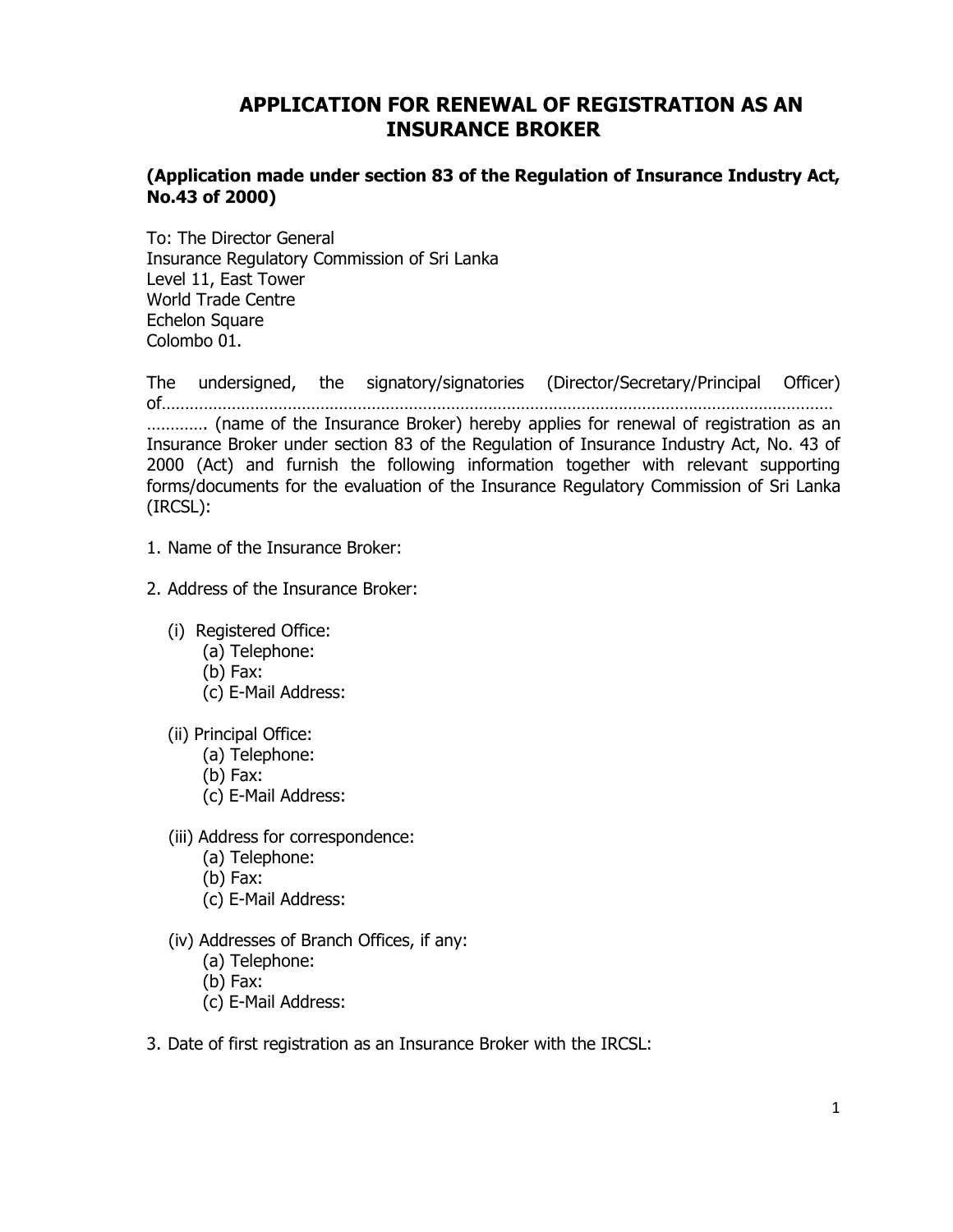4. Class of Insurance Business for which renewal of registration is sought in this application: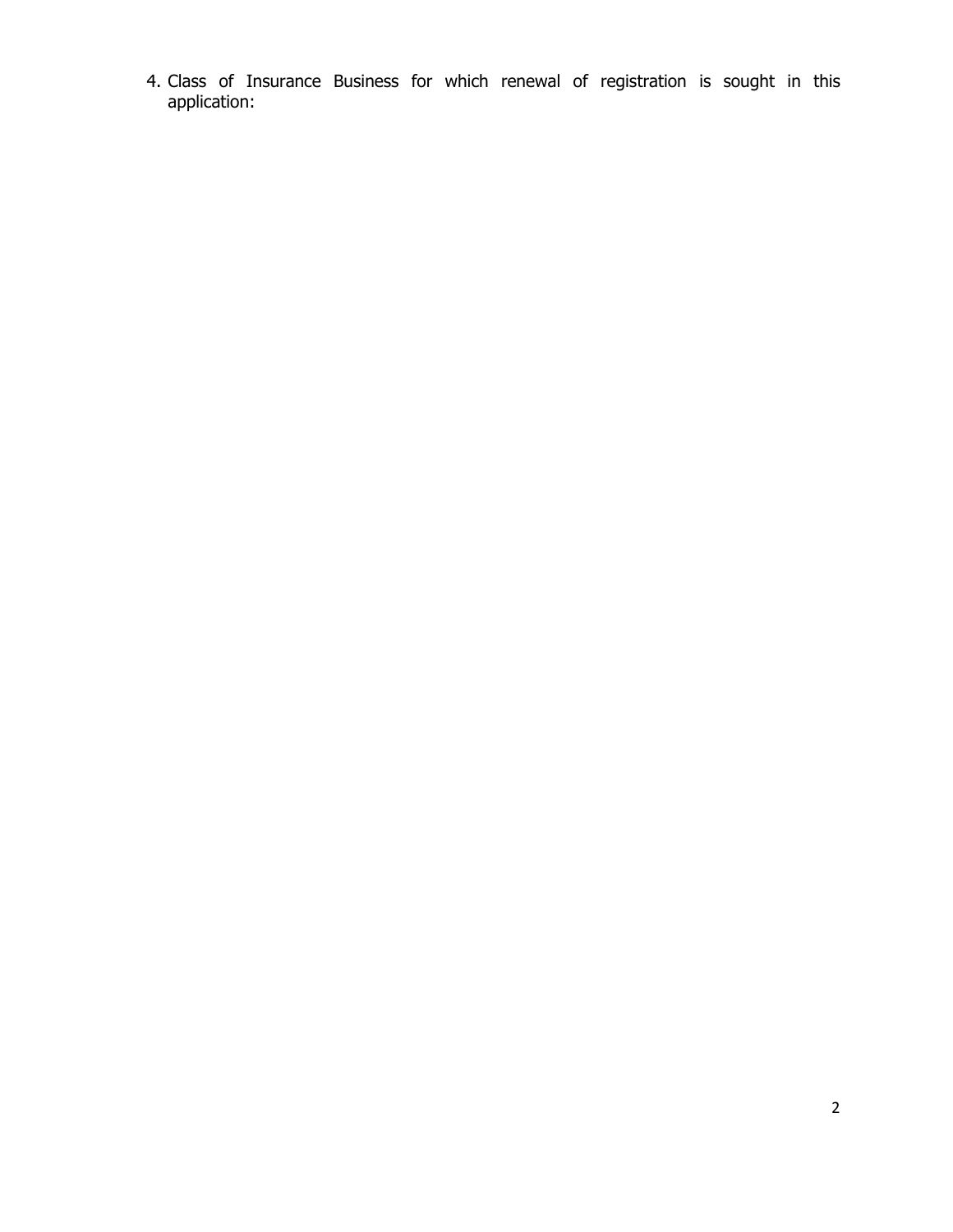5. (i) No. of Renewals Granted:

(ii) The period applied in this application for renewal of registration:

6. (i) Are there any changes in the information furnished at the time of registration as an Insurance Broker with the IRCSL **or** changes in the information furnished to the IRCSL subsequently, in respect of the following:

|     |                                                                                                                                      | <b>YES</b> | <b>NO</b> |
|-----|--------------------------------------------------------------------------------------------------------------------------------------|------------|-----------|
| (a) | Certificate of Incorporation                                                                                                         |            |           |
| (b) | <b>Registered Address</b>                                                                                                            |            |           |
| (c) | Memorandum and/or Articles of Association                                                                                            |            |           |
| (d) | Principal Officer or any information furnished with<br>regard to Principal Officer                                                   |            |           |
| (e) | Directors or any information furnished with regard to<br><b>Directors</b>                                                            |            |           |
| (f) | Senior Managers/ Key Management Personnel or<br>any information furnished with regard to Senior<br>Managers/Key Management Personnel |            |           |
| (g) | Shareholders or any information furnished with<br>regard to Shareholders                                                             |            |           |
| (h) | <b>Auditors</b>                                                                                                                      |            |           |
| (i) | <b>Bankers</b>                                                                                                                       |            |           |
| (j) | Lawyers                                                                                                                              |            |           |
| (k) | Secretaries                                                                                                                          |            |           |
| (1) | Insurance Brokering Account/s                                                                                                        |            |           |
| (m) | Stated Capital (Rs.):                                                                                                                |            |           |

(ii) If reply to any of the above questions is in the affirmative, refer **Note 4** of this application for required particulars to be submitted.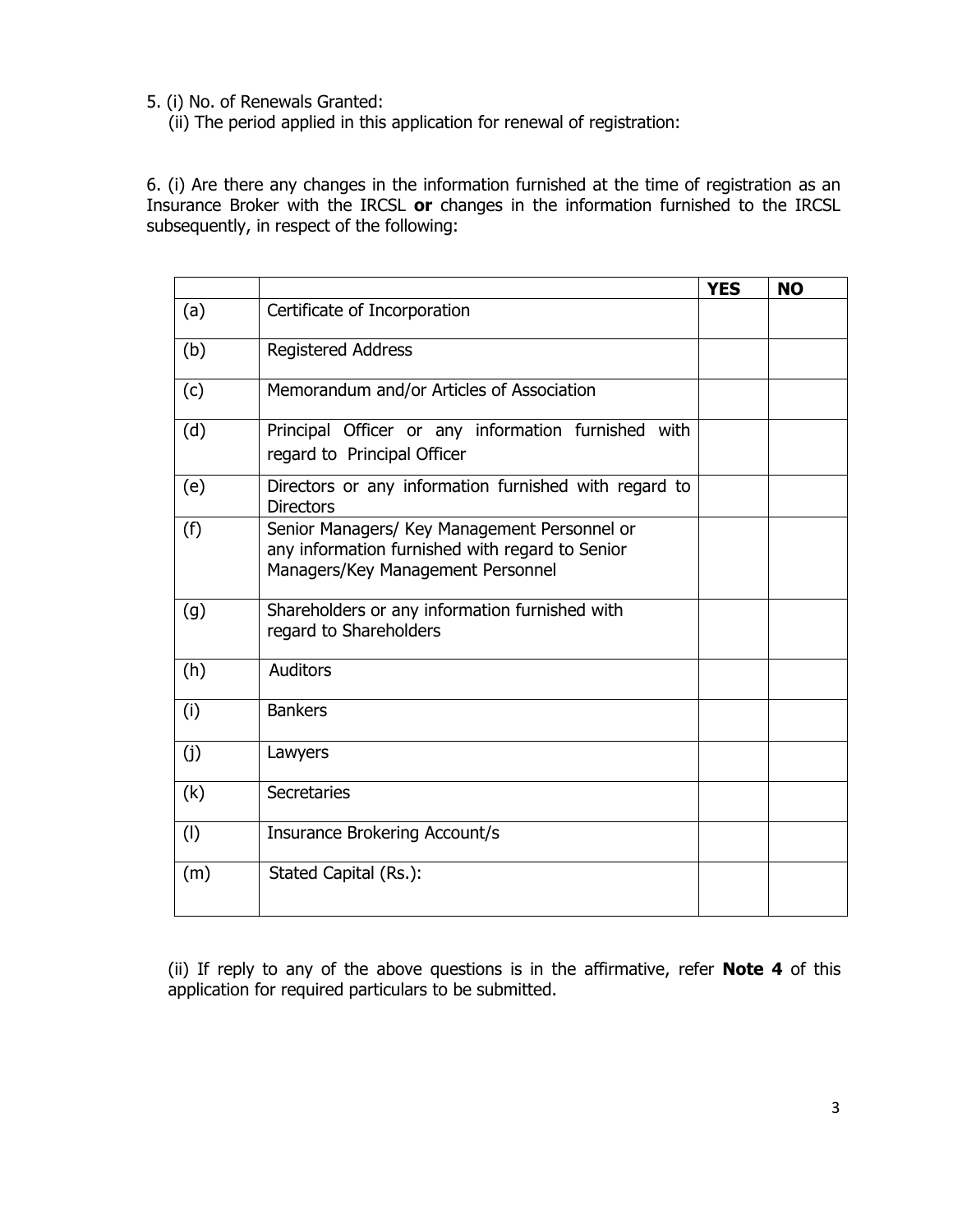(iii) As regards items (d), (e), (f) and (g), provide the following information as at date of submission of this application:

| Name of Principal Officer                             |  |
|-------------------------------------------------------|--|
| Names of Directors                                    |  |
| Names of Senior Managers/ Key<br>Management Personnel |  |
| Names of Shareholders                                 |  |

### 7. Details relating to Professional Indemnity Insurance:

|       | Names of Insurers:                                                                                                                      |  |
|-------|-----------------------------------------------------------------------------------------------------------------------------------------|--|
| (ii)  | (a) Limit of indemnity: Rs.                                                                                                             |  |
|       | (b) Limit as required under sub-section 3 of section                                                                                    |  |
|       | 85 of the Act: (Rs.)                                                                                                                    |  |
|       |                                                                                                                                         |  |
| (iii) | Claims made on the above policies or of<br>circumstances which are likely to result in your<br>making a claim under the above policies: |  |

### 8. Have you furnished the following:

 $\overline{a}$ 

|                                                                                             | <b>Yes</b> | <b>No</b> |
|---------------------------------------------------------------------------------------------|------------|-----------|
| (i) Audited Financial Statements for the immediately preceding<br>financial year            |            |           |
| (ii) Quarterly Returns for the four quarters of the immediately<br>preceding financial year |            |           |
| (iii) Quarterly Returns for the quarters of current year*                                   |            |           |

 $^*$  The current year is the period beginning from the end of the preceding financial year to June 30, xxxx (Year of submission of **renewal application).**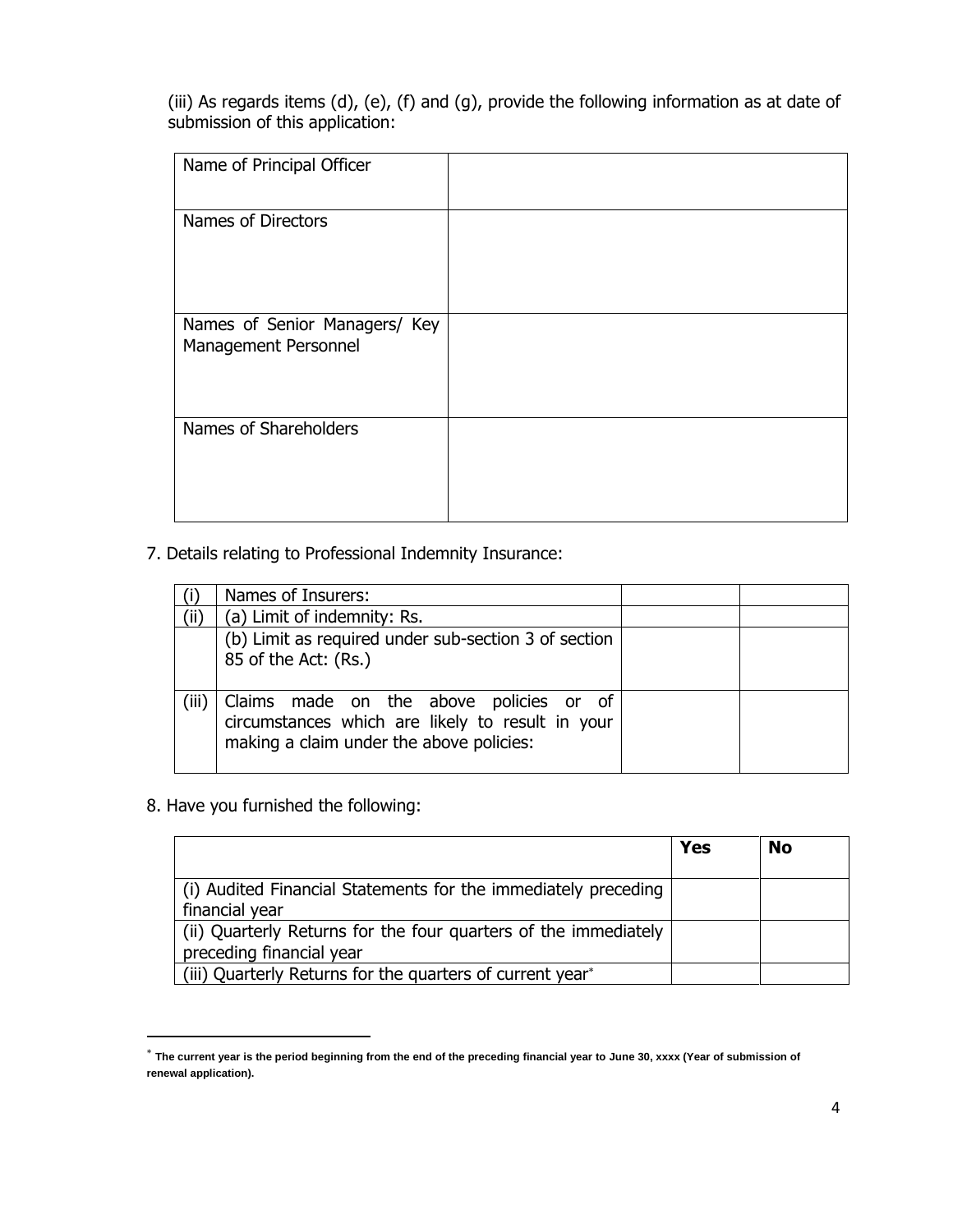9. Please give information of names and qualifications of your Directors and Employees who hold professional qualifications in accounting, actuarial, insurance or any other discipline including those who are currently studying for such examinations:

10. If any of the Directors of the Insurance Broker or any of its employees including the Principal Officer is carrying on the business in adjusting, assessing losses or claims for insurance companies, particulars of such business:

11. If any of the Directors or the Principal Officer of the Insurance Broker is carrying on business as an insurance agent of an insurer or an insurance broker, particulars of such business:

### **12. DECLARATION:**

I/We hereby declare and confirm that ……………….(name of the Insurance Broker):

(i) is eligible to apply for renewal of registration as an insurance broker in terms of the provisions of the Act, Rules, Regulations, Determinations made, Directions issued and Conditions of Registration imposed thereunder;

- (ii) is not a shareholder of an insurer;
- (iii) (a) does not have a Director or Principal Officer who is a director or shareholder or employee of an insurer;

(b) does not have an associate, subsidiary or holding company which has a director or chief executive officer who is also a director or shareholder or employee of an insurer;

(iv) has not been found or declared to be an undischarged bankrupt or insolvent under the law in force, or ceased to be of good financial standing:

(v) has not been found guilty of an offence under the Act or warned or cautioned in writing by the IRCSL for more than three separate occasions under section 84(1)(d) of the Act;

(vi) does not have a Director or employee who has been convicted of fraud or criminal breach of trust or cheating or criminal misappropriation or declared bankrupt or found guilty of contravening any provision of the Act, Rules, Regulations, Determinations made, Directions issued and Conditions of Registration imposed thereunder;

(vii) has no salaried employee carrying on business as an insurance agent of an insurer or insurance broker;

(viii) has remitted all insurance premium collected, on behalf of insurers, to the respective insurance companies, within two weeks of such collection, as required, in terms of s. 89 of the Act;

(ix) has not failed to comply with or acted in contravention of any Directions issued by the IRCSL under the Act;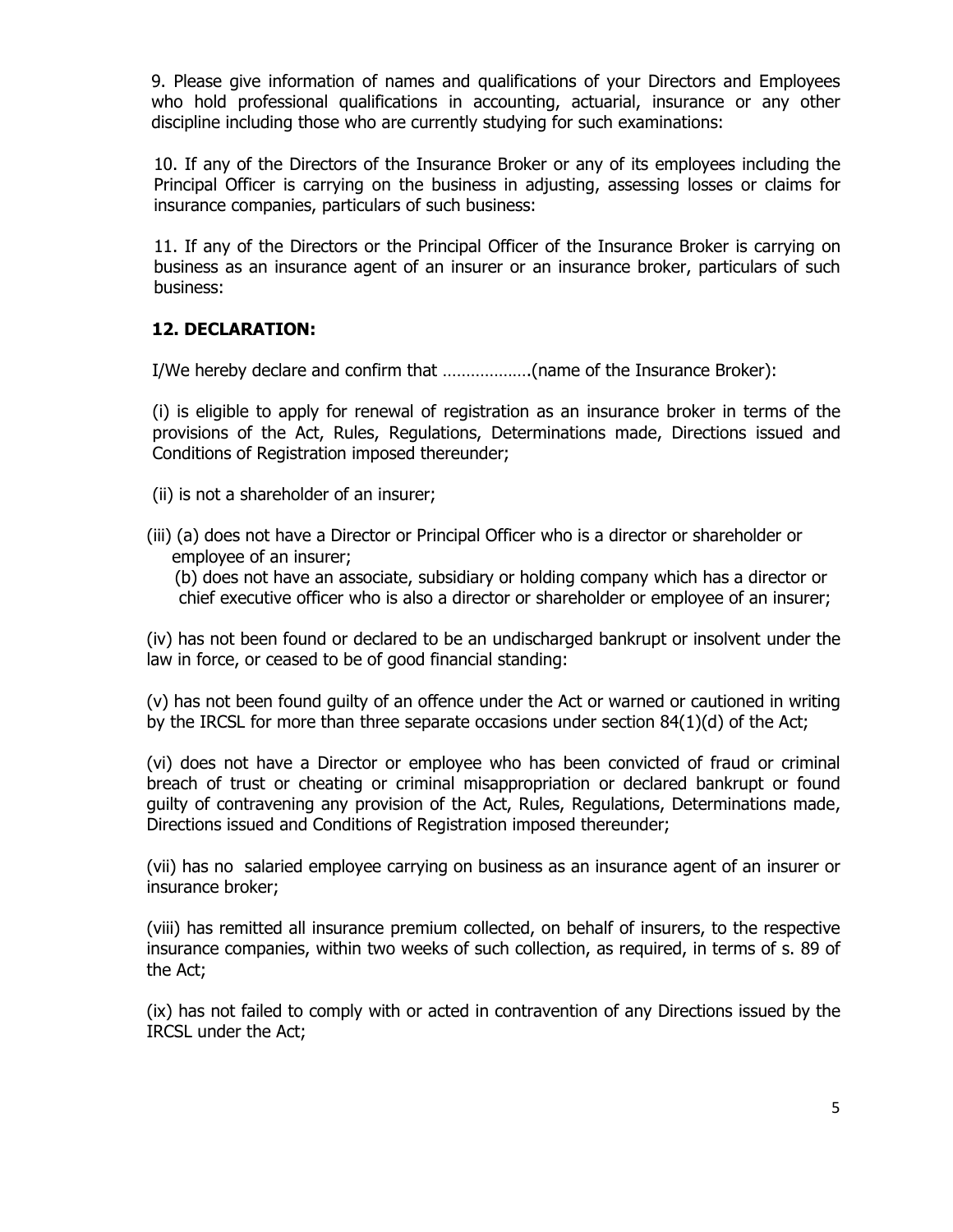(x) has not contravened any provision of the Act or any Regulation or Rule or Determination made or any Condition imposed by the IRCSL under the Act;

(xi) has not registered persons as insurance agents who do not qualify to be registered as insurance agents according to the Rules of the IRCSL ;

(xii) will, in the event renewal of registration is granted as an insurance broker under the provisions of the Act, comply with the provisions of the Act, Rules, Regulations, Determinations made, Directions issued and Conditions of Registration imposed thereunder from time to time;

(xiii) has not in any way furnished false, misleading or inaccurate information or concealed or failed to disclose material facts in this application or in any statement or document submitted to the IRCSL and that the statements made and information contained in this application and the information contained in the documents annexed hereto are true, complete and accurate. Any alteration in the particulars stated herein will be promptly communicated to the IRCSL.

Seal of the Applicant Company (where applicable):

Signature:

Name:

| Designation: | Director | Director/Secretary | <b>Principal Officer</b> |
|--------------|----------|--------------------|--------------------------|
|              |          |                    |                          |

Dated at ………………. on this ………day of ………………. 20..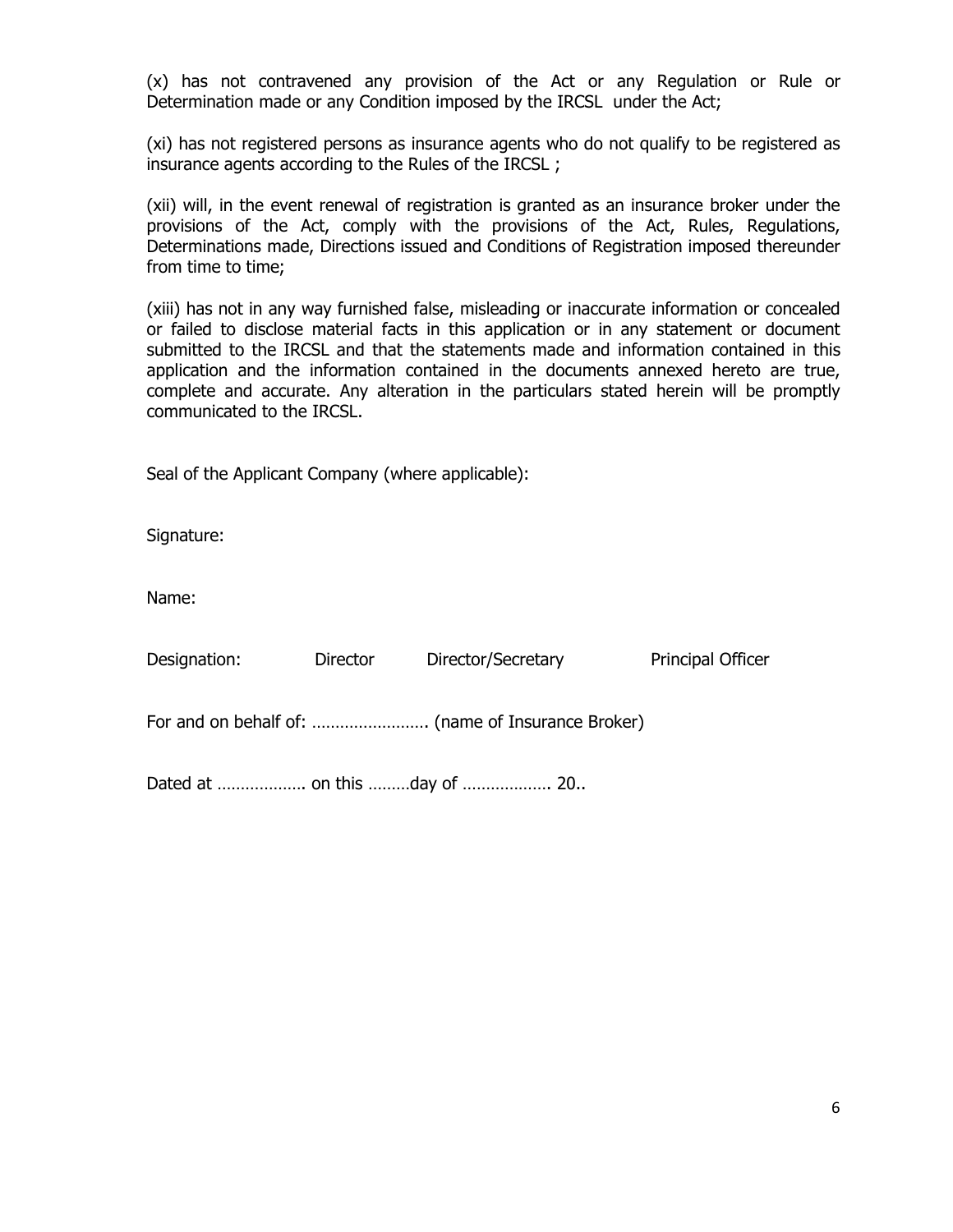# **STATEMENT OF BUSINESS PARTICULARS FOR THE FOUR QUARTERS ENDING SEPTEMBER 30, XXXX (YEAR OF SUBMISSION OF RENEWAL APPLICATION)**

| Name<br>οf     | General          |        |                                                                   |   | Long Term        |        |                                                                     |
|----------------|------------------|--------|-------------------------------------------------------------------|---|------------------|--------|---------------------------------------------------------------------|
| Insurer        | Premium<br>(Rs.) | Income | <b>Brokering</b><br>Commission<br>received<br>receivable<br>(Rs.) | & | Premium<br>(Rs.) | Income | <b>Brokering</b><br>Commission<br>received<br>&<br>receivable (Rs.) |
|                |                  |        |                                                                   |   |                  |        |                                                                     |
|                |                  |        |                                                                   |   |                  |        |                                                                     |
| Total<br>(Rs.) |                  |        |                                                                   |   |                  |        |                                                                     |

Signature of Principal Officer:

Date: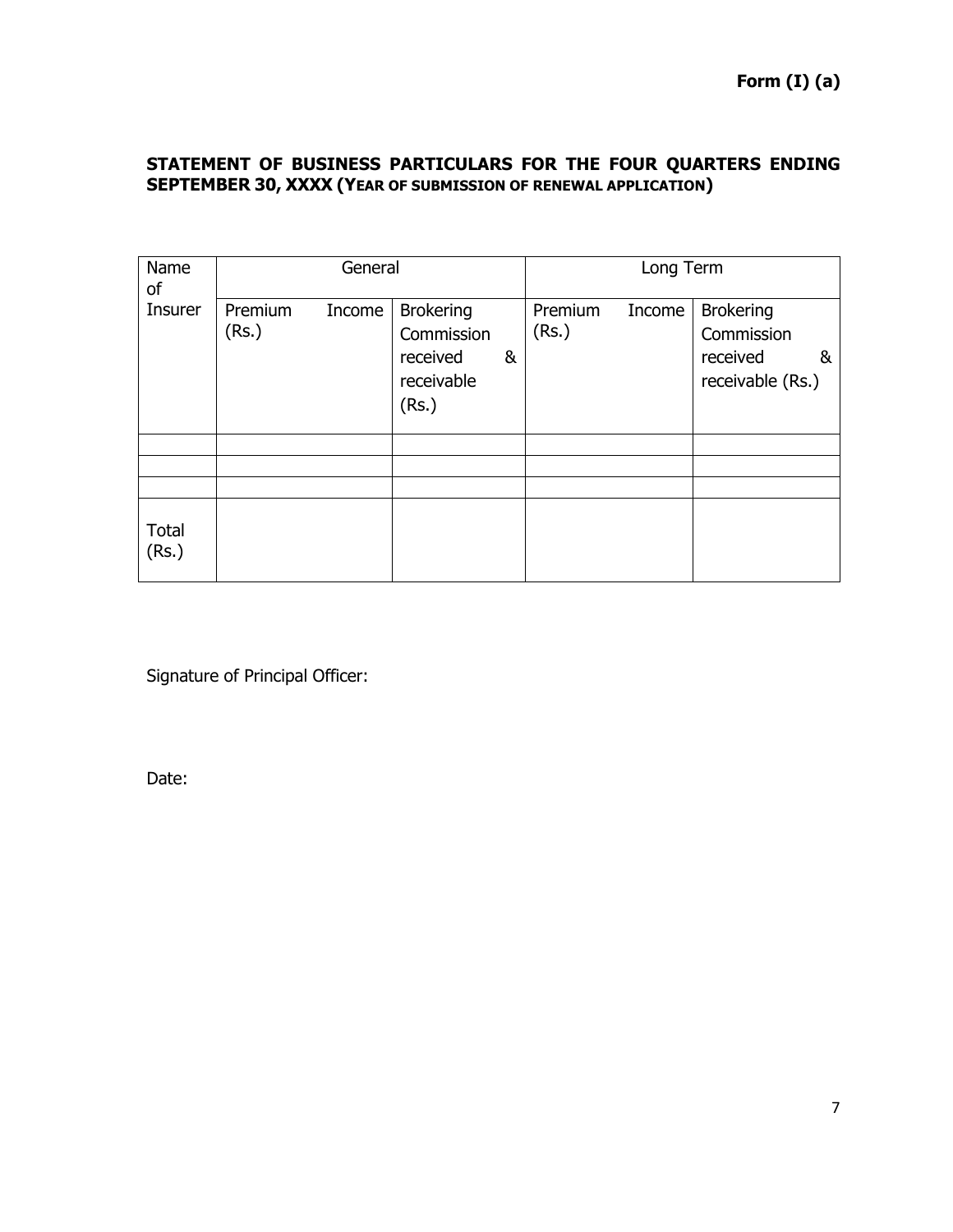# **STATEMENT OF BUSINESS PARTICULARS**

| <b>Class</b><br>Insurance<br><b>Business</b> | of | Premium Income for<br>the Period beginning<br>from the end of the<br>preceding financial year<br>to September 30, xxxx<br>(YEAR OF SUBMISSION OF<br>RENEWAL APPLICATION)<br>(Rs.) |                         | Premium Income for<br>the<br>Financial Year (Rs.) | Preceding        | Gross Commission<br>the<br>Income for<br>immediately<br>preceding financial<br>year (Rs.) |
|----------------------------------------------|----|-----------------------------------------------------------------------------------------------------------------------------------------------------------------------------------|-------------------------|---------------------------------------------------|------------------|-------------------------------------------------------------------------------------------|
|                                              |    | Related<br>Clients**                                                                                                                                                              | Other<br><b>Clients</b> | Related<br>Clients**                              | Other<br>Clients |                                                                                           |
| General                                      |    |                                                                                                                                                                                   |                         |                                                   |                  |                                                                                           |
| Long Term                                    |    |                                                                                                                                                                                   |                         |                                                   |                  |                                                                                           |
| Total                                        |    |                                                                                                                                                                                   |                         |                                                   |                  |                                                                                           |

Signature of Principal Officer:

Date:

 $\overline{a}$ 

<sup>\*\*</sup> Related Clients – Associate Companies, Holding Companies & Subsidiary Companies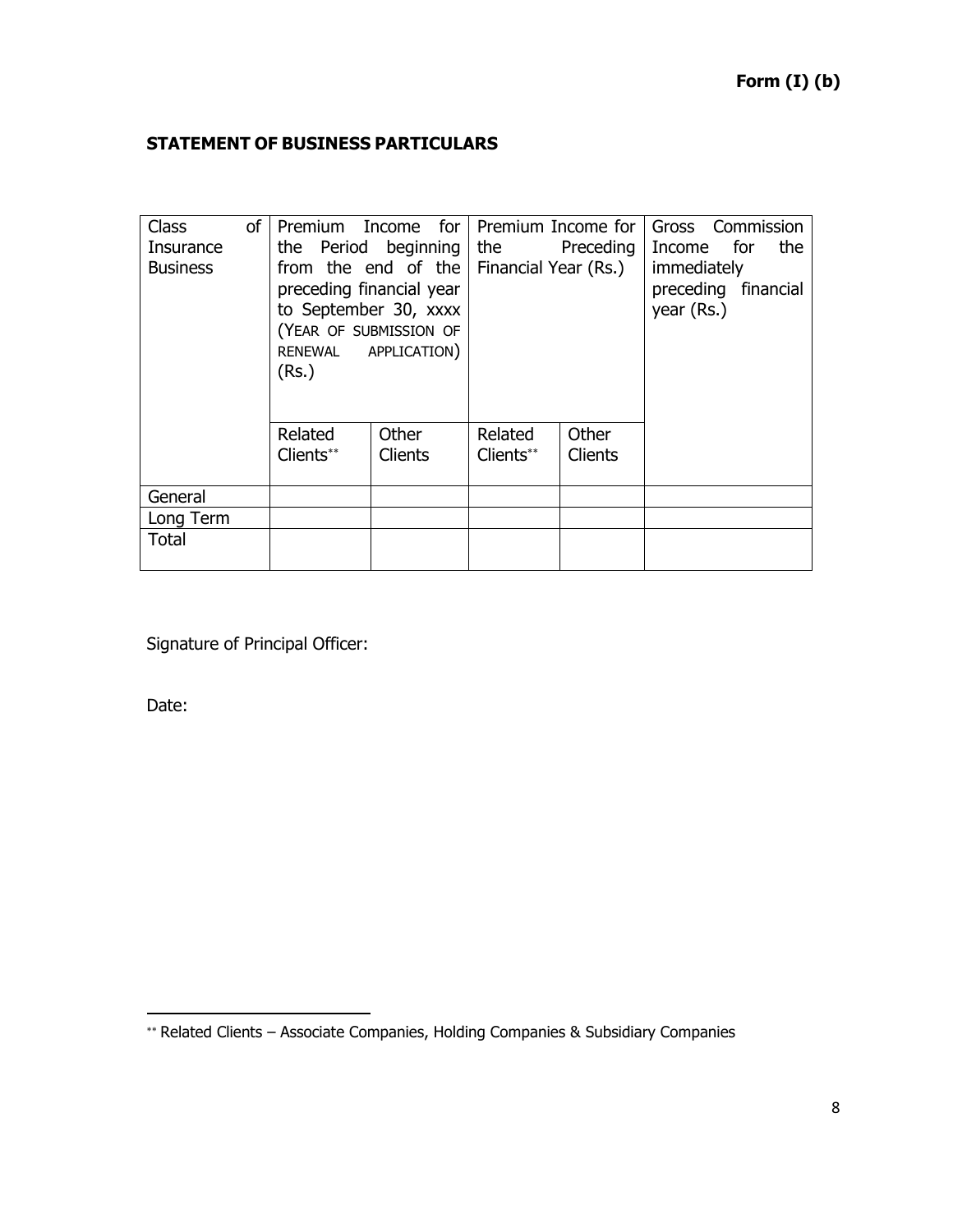# **Form (II)**

## **STATEMENT OF OUTSTANDING PREMIUM**

As at September 30, XXXX - YEAR OF SUBMISSION OF RENEWAL APPLICATION

| of<br>Name<br>insurer | Premium<br>insurance<br>(Rs.) | be<br>to<br>collected by the<br>Insurance Broker<br>1-60 days from<br>the inception of<br>policy | <b>Total</b><br>insurance<br>premium<br>collected<br>and payable<br><i>insurers</i><br>to<br>(Rs.) | Total<br>Insurance<br>premium<br>collected<br>and payable<br>insurers,<br>to<br>than<br><b>less</b><br>weeks<br>two | Total<br>insurance<br>premium<br>collected<br>and payable<br>insurers,<br>to<br>than<br>more<br>weeks<br>two | Reasons for<br>not<br>remitting<br>insurance<br>premium<br>within<br>two<br>weeks<br>οf<br>collection |
|-----------------------|-------------------------------|--------------------------------------------------------------------------------------------------|----------------------------------------------------------------------------------------------------|---------------------------------------------------------------------------------------------------------------------|--------------------------------------------------------------------------------------------------------------|-------------------------------------------------------------------------------------------------------|
|                       | <b>Direct</b>                 | Insurance<br>Agents                                                                              |                                                                                                    | of collection<br>(Rs.)                                                                                              | of collection<br>(Rs.)                                                                                       |                                                                                                       |
|                       |                               |                                                                                                  |                                                                                                    |                                                                                                                     |                                                                                                              |                                                                                                       |
|                       |                               |                                                                                                  |                                                                                                    |                                                                                                                     |                                                                                                              |                                                                                                       |
| Total                 |                               |                                                                                                  |                                                                                                    |                                                                                                                     |                                                                                                              |                                                                                                       |

Signature of Principal Officer:

Date: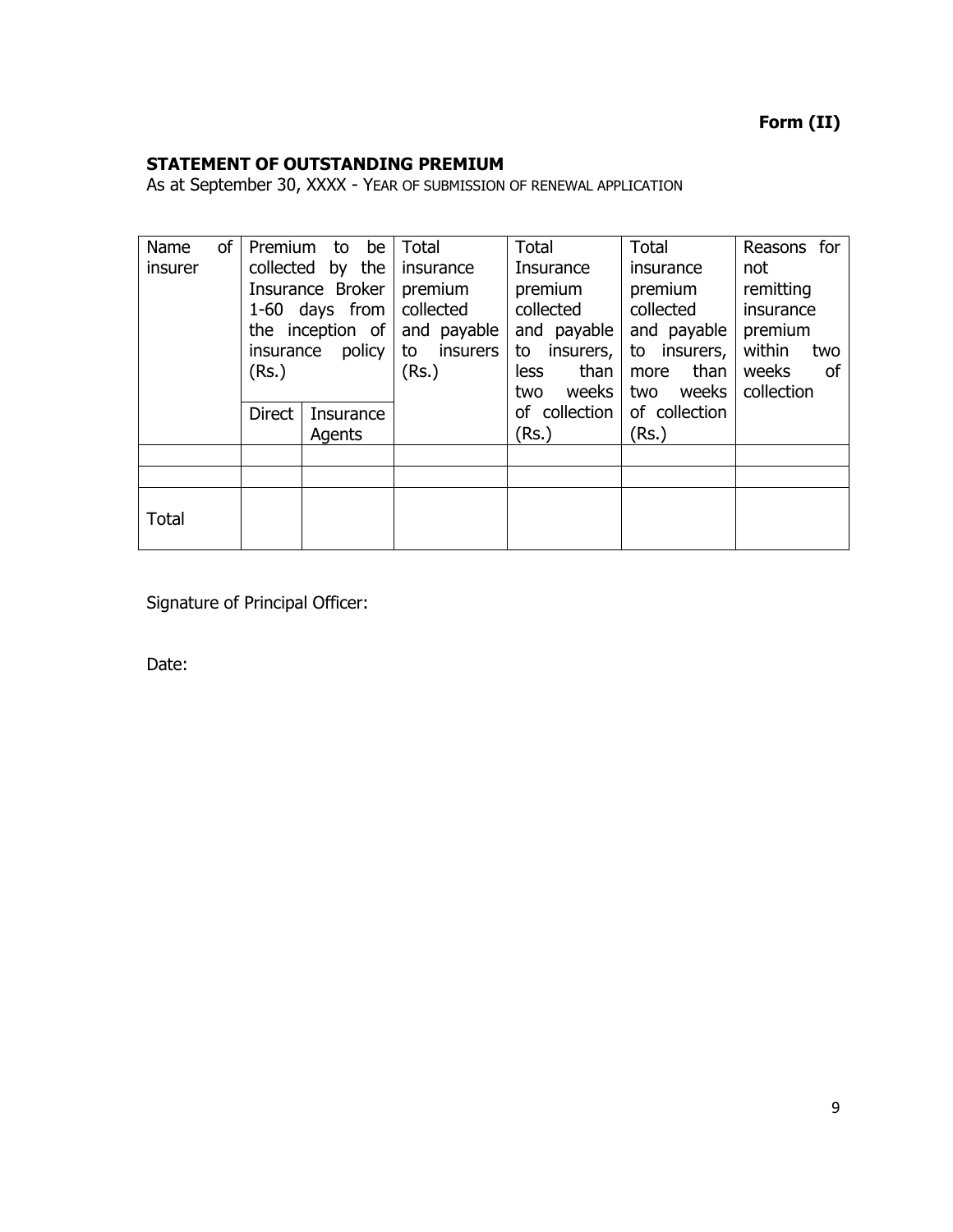# **Form (III)**

## **STATEMENT OF BUSINESS DONE BY AGENTS**

For the period commencing from the end of the preceding financial year to Quarter ending September 30, xxxx (YEAR OF SUBMISSION OF RENEWAL APPLICATION)

| Name of<br>Agent | Long term             |                          | General               |                          |
|------------------|-----------------------|--------------------------|-----------------------|--------------------------|
|                  | Premium<br>Income Rs. | Commission<br>earned Rs. | Premium<br>Income Rs. | Commission<br>earned Rs. |
|                  |                       |                          |                       |                          |
| 2.               |                       |                          |                       |                          |
| 3.               |                       |                          |                       |                          |
| <b>Total</b>     |                       |                          |                       |                          |

Signature of Principal Officer:

Date: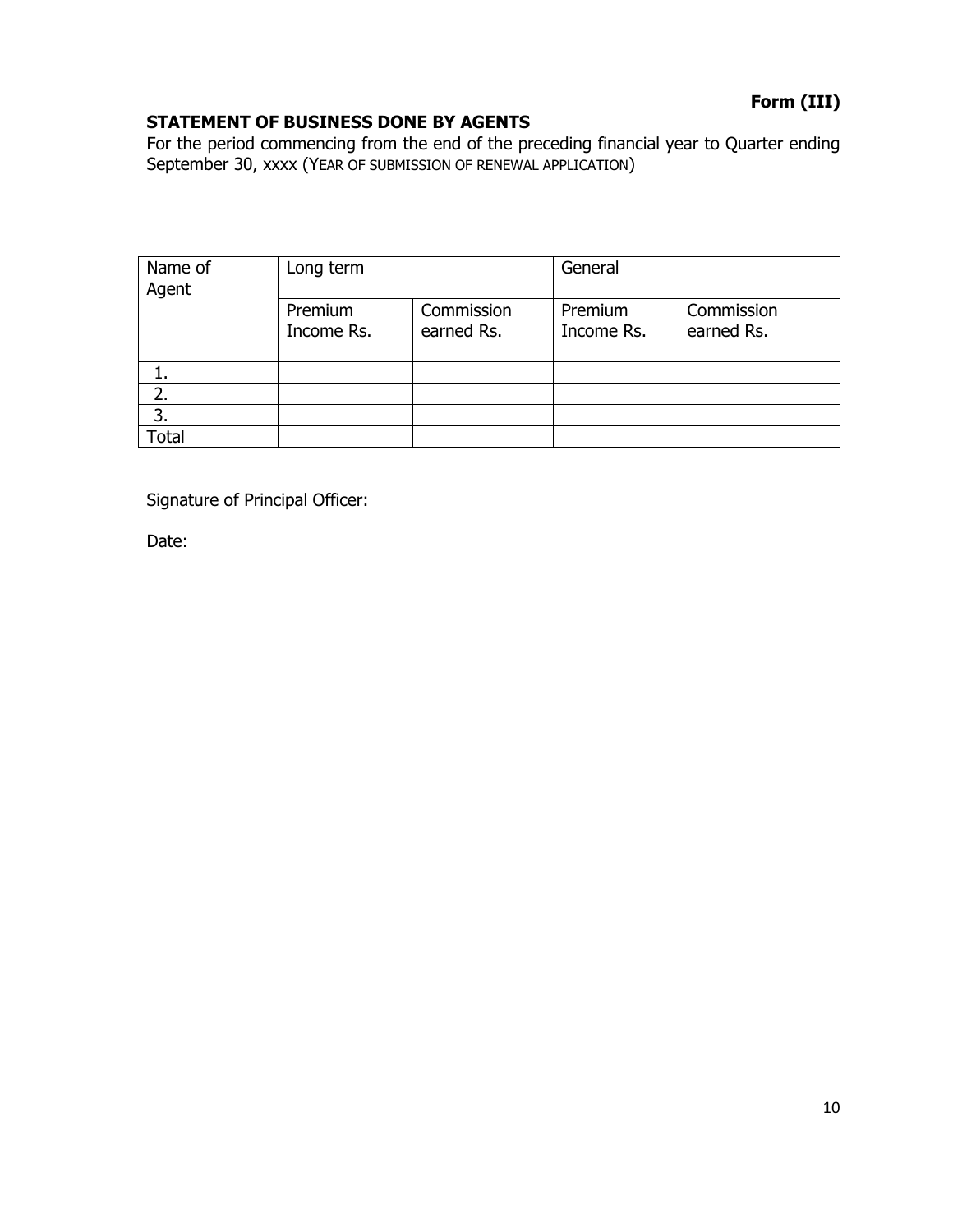#### **AFFIDAVIT**

### **(To be provided by the Principal Officer)**

I,…………………………………………………… (Name) bearing National Identity Card No. ………………… of ……………………………………………………………………………., (Residential Address) in the Democratic Socialist Republic of Sri Lanka being a ................................. (Religion) do hereby solemnly, sincerely and truly affirm and declare/swear\* as follows:

- 1. I am the affirmant /deponent\* above named;
- 2. I am the Principal Officer of ……….(Name of Insurance Broker);
- 3. I have not served as a member or an employee of the IRCSL at any time during the period of three years prior to being appointed as the Principal Officer of……….(Name of Insurance Broker);
- 4. I have not been convicted by any competent court in Sri Lanka or of any other country, for a crime committed in connection with financial management or of any offence involving moral turpitude;
- 5. I have not been declared an undischarged insolvent or bankrupt, under any law in Sri Lanka or of any other country;
- 6. I have not failed to satisfy any judgment or order given by any competent court in Sri Lanka or of any other country, pertaining to the re-payment of a debt;
- 7. I have not been declared by a competent court in Sri Lanka or of any other country, to be of unsound mind;
- 8. I have not been removed or suspended by an order of a regulatory or supervisory authority from serving as a Director, Chief Executive Officer or any other position of authority in any insurance company, insurance broker, bank, financial institution or corporate body, within or outside Sri Lanka;
- 9. I have not been a Director, Chief Executive Officer, Principal Officer, Specified Officer or held any other position of authority in any insurance company, insurance broker, bank, financial institution or corporate body whose license or other authority granted for operating as an insurance company or insurance broker or bank or financial institution has been cancelled or whose renewal of registration has been refused or which has been wound up or is being wound up or which is being compulsorily liquidated within or outside Sri Lanka;
- 10. I am not a shareholder, director or employee of a company registered as an insurance company under the Act.

The foregoing affidavit having been duly read over and explained to the within named and he/she\* appearing to understand the contents and effects thereof affirmed to/sworn\*  $\int$   $\frac{1}{2}$  Before me and placed his/her\* signature at …………………… on this ……………day of ……………..20........

 Justice of the Peace/ Commissioner for Oaths

\* Delete inapplicable words.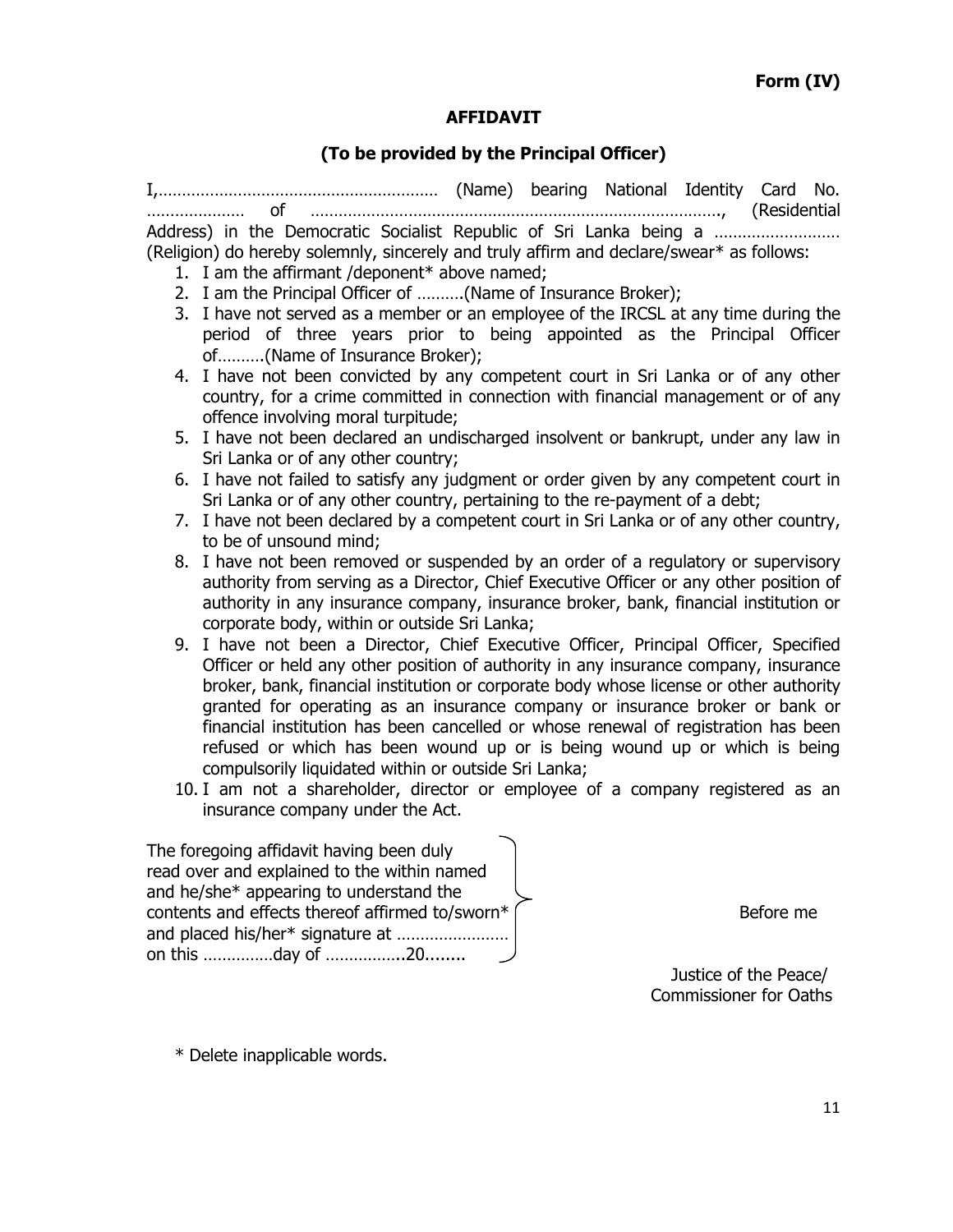### **PARTICULARS OF NEW DIRECTOR**

- 1. Name of Insurance Broker:
- 2. Name of Director:
- 3. Date appointed:
- 4. (i) Residential Address:
	- (ii) Contact Telephone No.
	- (iii) Fax No.
	- (iv) E-mail Address:
- 5. (i) Business Address:
	- (ii) Contact Telephone No.
	- (iii) Fax No.
	- (iv) E-mail Address:
- 6. Nationality:
- 7. Identity Card No./ Passport No.:
- 8. Date of Birth:
- 9. Designation and duties and whether Executive/Non Executive:
- 10. (a) Shareholding in Insurance Broker:
	- (b) Percentage of Shareholding:
- 11. (a) Academic Qualifications:
	- (b) Name of School/College/University: (Attach copies of certificates certified by the company secretary of insurance broker as true copies of the original)
- 12. (a) Professional Qualifications:
	- (b) Name of Professional Association/ Class of Membership:

 (state whether admitted by examination or by experience and attach copies of certificates certified by the company secretary of insurance broker as true copies of the original))

13. Work Experience, including work experience in Insurance Business and related areas:

| of Company | Name & address   Position Held |  | Brief description of the Period<br>work carried out |  |  |
|------------|--------------------------------|--|-----------------------------------------------------|--|--|
|            |                                |  |                                                     |  |  |

(Attach copies of testimonials certified by the company secretary of insurance broker as true copies of the original)

14. Equity interest in other companies including percentage share:

15. Names and addresses of other businesses, firms or companies in which you are a director, partner, proprietor or employee:

16. Are you carrying on business as an insurance agent of an insurer or broker:

- 17. Are you carrying on business in adjusting, assessing losses or claims for insurance companies:
- 18. Particulars of any conviction for offences committed or fines imposed by a court of law in Sri Lanka or elsewhere: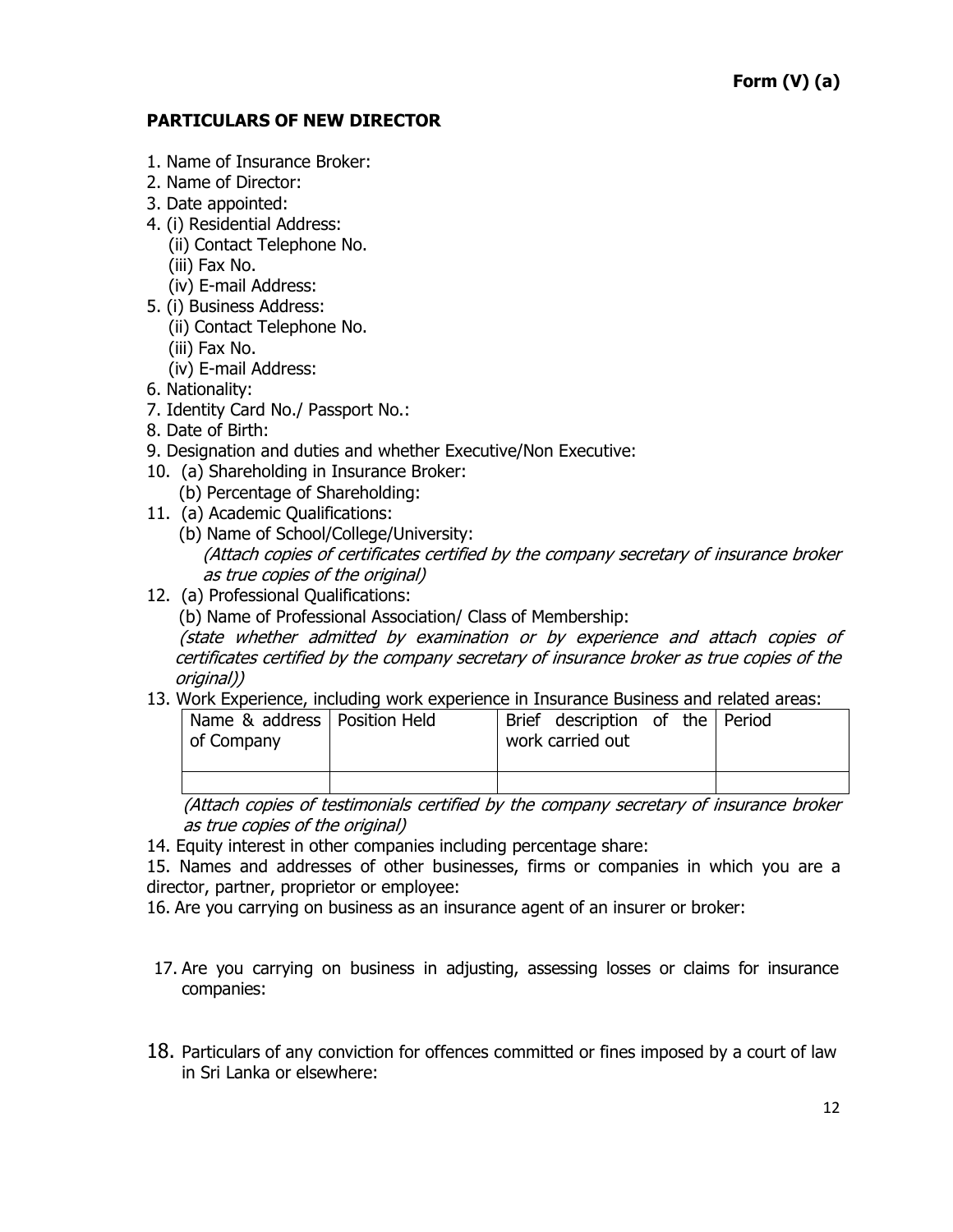- 19. Have you ever been adjudicated bankrupt? If so, give details:
- 20. Have you been associated with a company, which has been compulsorily wound up, if so, give details:

Declaration:

I hereby declare and confirm that the information given above are complete, true and correct.

Signature of Director: Date: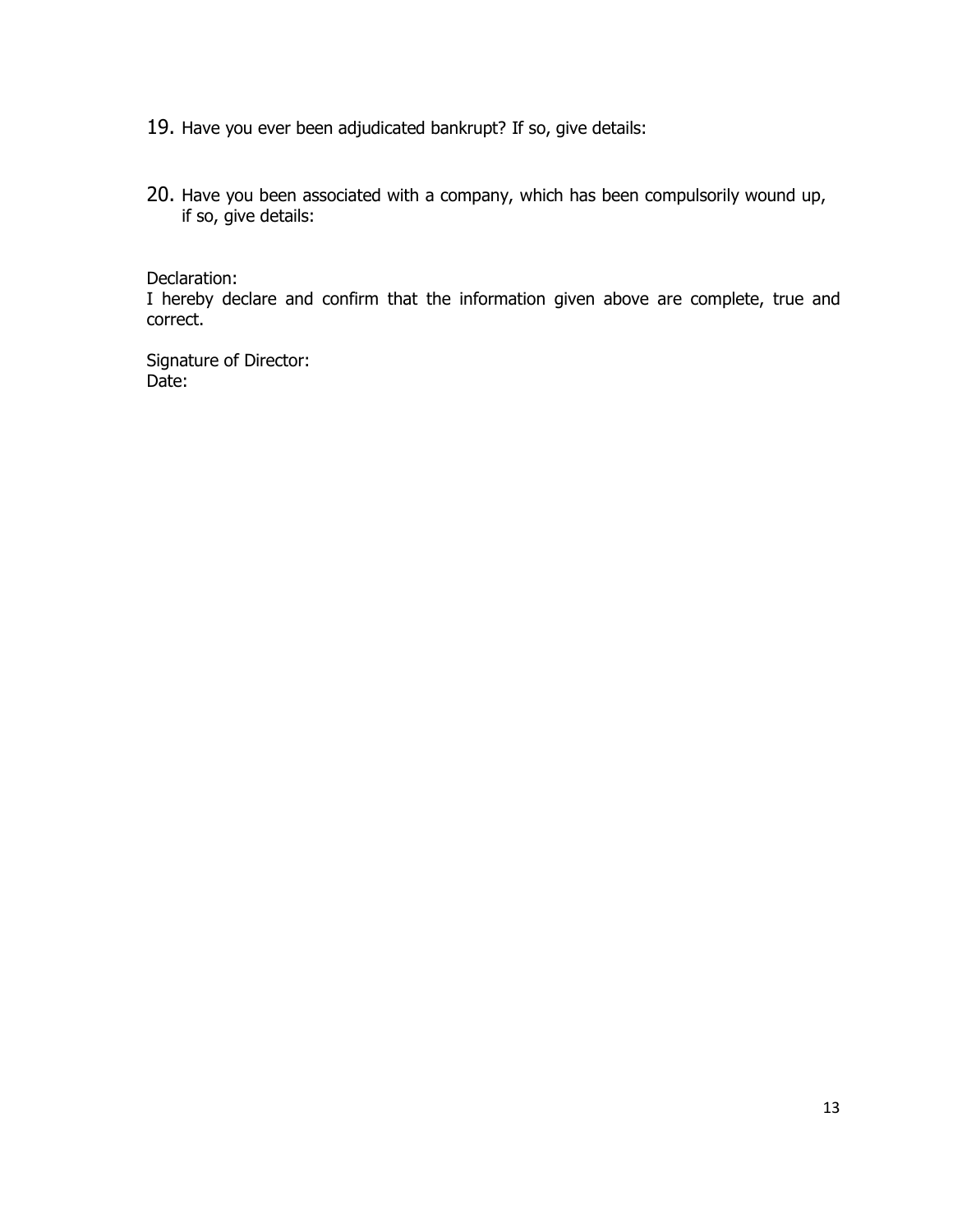#### **AFFIDAVIT**

#### **(To be provided by a New Director)**

I,…………………………………………(Name) bearing National Identity Card No.………………… of ……………………………………………………………………………., (Residential Address) in the Democratic Socialist Republic of Sri Lanka being a ……………………… (Religion) do hereby solemnly, sincerely and truly affirm and declare/swear\* as follows:

- 1. I am the affirmant /deponent\* above named;
- 2. I am a Director of ……….(Name of Insurance Broker);
- 3. I posses ………. (State the qualifications i.e. if it is academic or professional qualifications or effective experience in insurance, finance, business or of any other relevant discipline);
- 4. I have not been convicted by any competent court in Sri Lanka or of any other country, for a crime committed in connection with financial management or of any offence involving moral turpitude;
- 5. I have not been declared an undischarged insolvent or bankrupt, under any law in Sri Lanka or of any other country;
- 6. I have not failed to satisfy any judgement or order given by any competent court in Sri Lanka or of any other country, pertaining to the re-payment of a debt, if any;
- 7. I have not been declared by a competent court in Sri Lanka or of any other country, to be of unsound mind;
- 8. I have not been removed or suspended by an order of a regulatory or supervisory authority from serving as a Chief Executive Officer, Director or any other position of authority in any insurance company, insurance broker, bank, financial institution or corporate body, within or outside Sri Lanka;
- 9. I have not been a Chief Executive Officer, Director, Principal Officer, Specified Officer or held any other position of authority in any insurance company, insurance broker, bank, financial institution or corporate body whose licence or other authority granted for operating as an insurance company or insurance broker or bank or financial institution has been cancelled or whose renewal of registration has been refused or which has been wound up or is being wound up or which is being compulsorily liquidated within or outside Sri Lanka;
- 10. I am not a shareholder, director or employee of a company registered as an insurance company under the Act.

The foregoing affidavit having been duly read over and explained to the within named and he/she\* appearing to understand the contents and effects thereof affirmed to/sworn\*  $\sqrt{ }$ and placed his/her\* signature at …………………… on this ……………day of ………………20…. ………………………

 Justice of the Peace/ Commissioner for Oaths

\* Delete inapplicable words.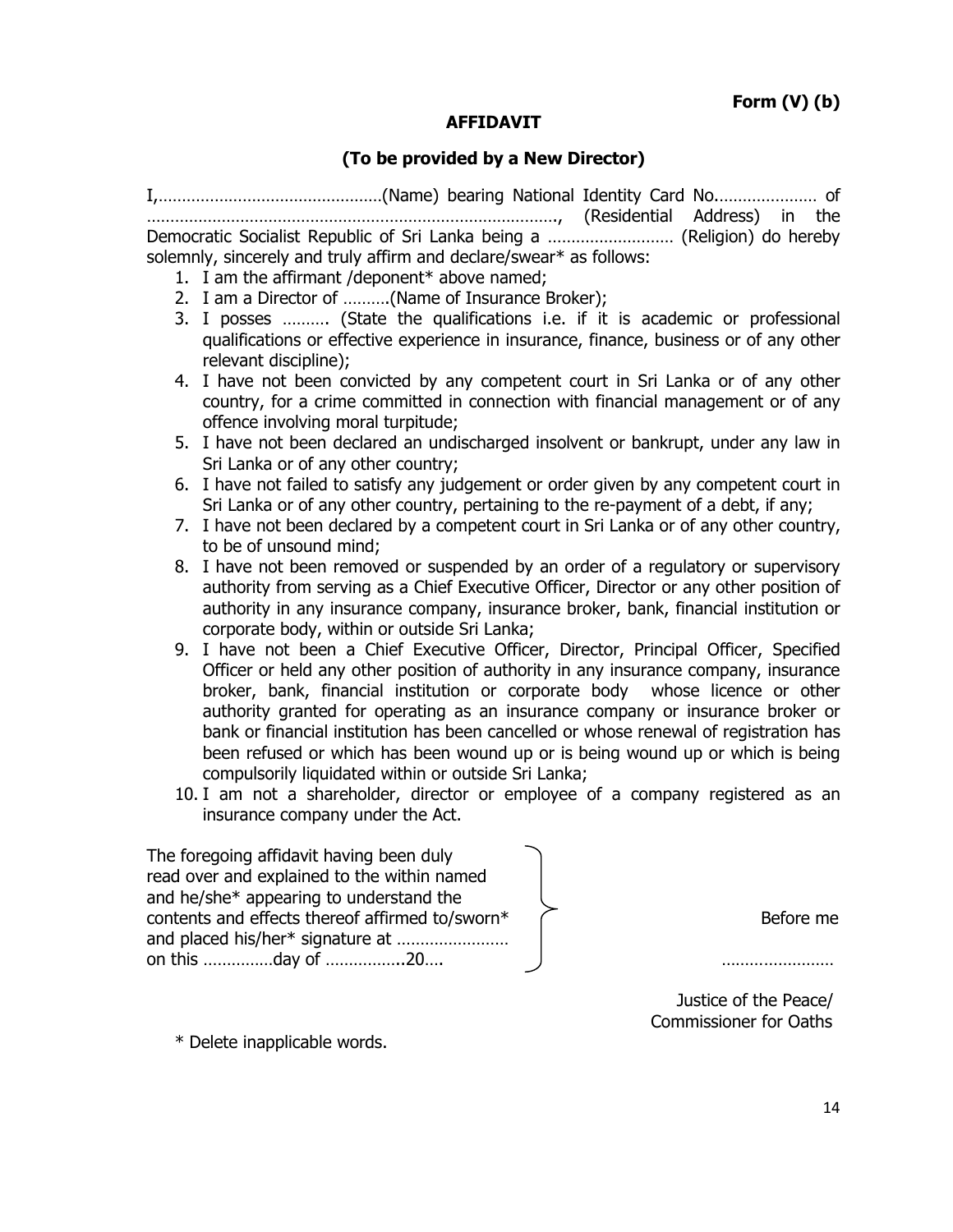**Notes:** The following is required to be furnished along with the application for renewal of registration:

- 1. Copy of the Membership obtained from an Association of Insurance Brokers approved by the IRCSL, if available.
- 2. Copies of professional Indemnity Insurance Policies obtained from two or more insurers for the period of renewal -
	- (i) The policies should be for a limit of indemnity of -

a. a total sum of rupees one million five hundred thousand; or

 b. a sum equal to three times the brokerage of the business for the last accounting period (financial year) ending prior to the inception or renewal of the policy, subject to a maximum limit of liability of Rs.10 Million, whichever is higher.

- (ii) no such policies shall, have an excess or a deductible in an amount, which exceeds 2.5 per centum of the minimum limit of indemnity without the written approval of the IRCSL.
- 3. Renewal of Registration Fee and applicable government taxes. An Account Payee cheque/bank draft should be drawn in favour of the "Insurance Regulatory Commission of Sri Lanka" for this purpose. Determination of the amount to be paid as renewal fee is as follows:

### **Needs to revise the following**

(i) If the commission income for the four quarters immediately preceding the due

date of submission of the renewal of registration application is less than Rs. 3

million per class of insurance business – Rs. 40,000/- per class of insurance

business.

(ii) If the commission income for the four quarters immediately preceding the due

date of submission of the renewal of registration application is between Rs. 3

million and Rs. 10 million per class of insurance business – Rs. 62,500/- per

class of insurance business.

- (iii) If the commission income for the four quarters immediately preceding the due date of submission of the renewal of registration application is above Rs. 10 million per class of insurance business – Rs. 62,500/- per class of insurance business + **Rs. 2,500 /- for each and every Rs. 1 million.**
- (iv) ; or

4.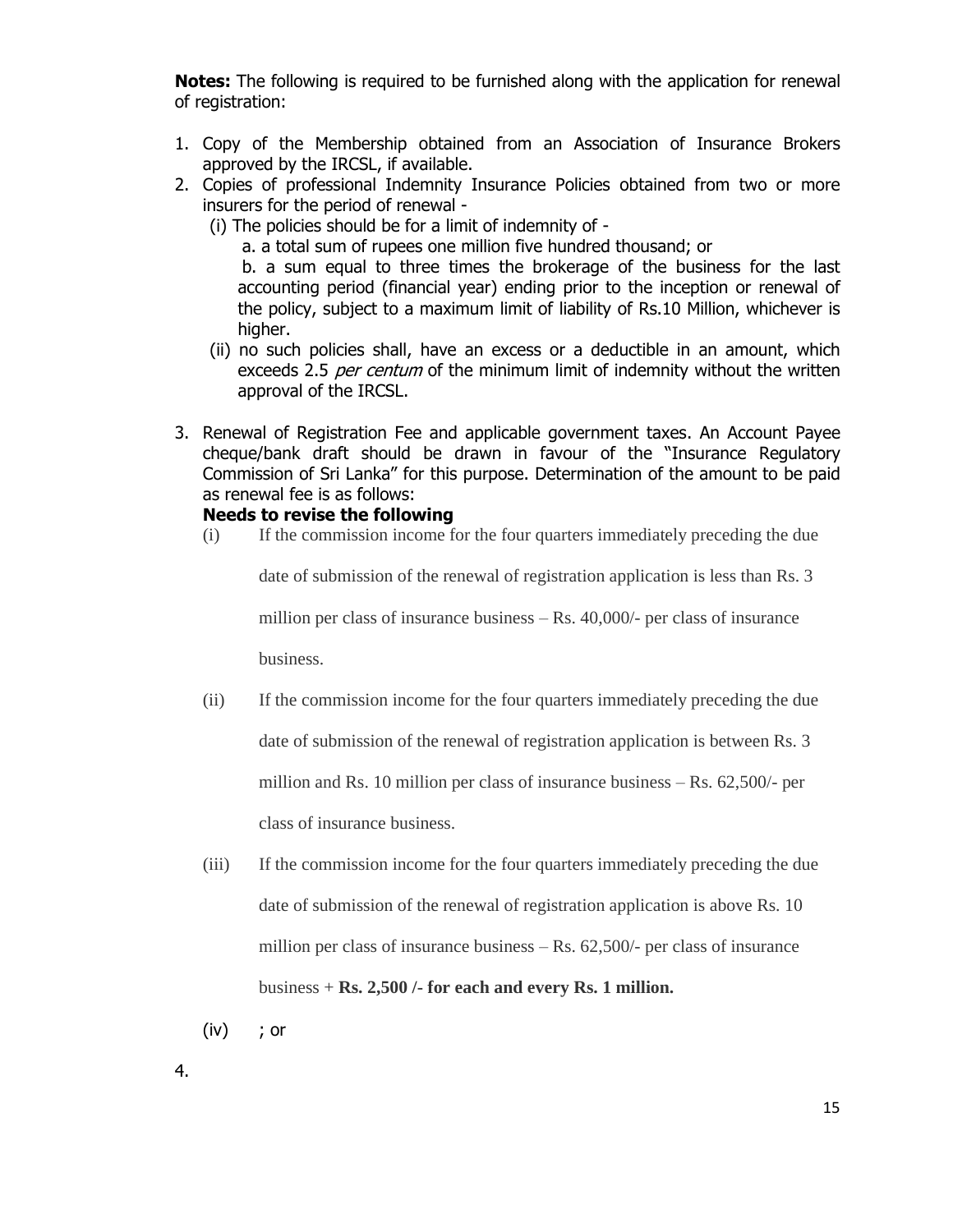| (a) | Certificate of Incorporation - Copy of Certificate of Incorporation certified by<br>the Registrar General of Companies                                                                                                                                                                                                             |
|-----|------------------------------------------------------------------------------------------------------------------------------------------------------------------------------------------------------------------------------------------------------------------------------------------------------------------------------------|
| (b) | Registered Address - Form 13 certified by the Registrar General of<br>Companies                                                                                                                                                                                                                                                    |
| (c) | Memorandum and/ or Articles of Association - Copy of Memorandum and/<br>or Articles of Association, Board Resolution and form 39 certified by the<br>Registrar General of Companies highlighting the change                                                                                                                        |
| (d) | Principal Officer or any particulars furnished with regard to Principal Officer -                                                                                                                                                                                                                                                  |
|     | (a) Form (iv) of this application and Form (iv) of the Application Form for<br>Registration as an Insurance Broker;<br>(b) Copies of certificates/testimonials pertaining to academic/professional<br>qualifications and experience, certified as true copies of the original<br>by the Company Secretary of the Insurance Broker. |
| (e) | Directors or any particulars furnished with regard to Directors -                                                                                                                                                                                                                                                                  |
|     | (a) Forms $(v)$ (a) and $(v)$ (b) of this application;                                                                                                                                                                                                                                                                             |
|     | (b) Copies of certificates/testimonials pertaining to academic/professional<br>qualifications and experience, certified as true copies of the original<br>by the Company Secretary of the Insurance Broker;                                                                                                                        |
|     | (c) Form 18 (consent and certificate of Director) and 20 (Change of<br>Director) certified by the Registrar General of Companies.                                                                                                                                                                                                  |
| (f) | Senior Managers/ Key Management Personnel or any particulars furnished<br>with regard to Senior Managers/Key Management Personnel - Form (iii) of<br>the Application Form for Registration as an Insurance Broker                                                                                                                  |
| (g) | Shareholders or any particulars furnished with regard to Shareholders - Form<br>(i) of the Application Form for Registration as an Insurance Broker                                                                                                                                                                                |
| (h) | Auditors - Name and address                                                                                                                                                                                                                                                                                                        |
| (i) | Bankers - Name and address                                                                                                                                                                                                                                                                                                         |
| (j) | Lawyers - Name and address                                                                                                                                                                                                                                                                                                         |
| (k) | Secretaries - Name and address, Form 19 (consent and certificate of<br>secretary / secretaries) and 20 (Change of Secretary) certified by the<br>Registrar General of Companies.                                                                                                                                                   |